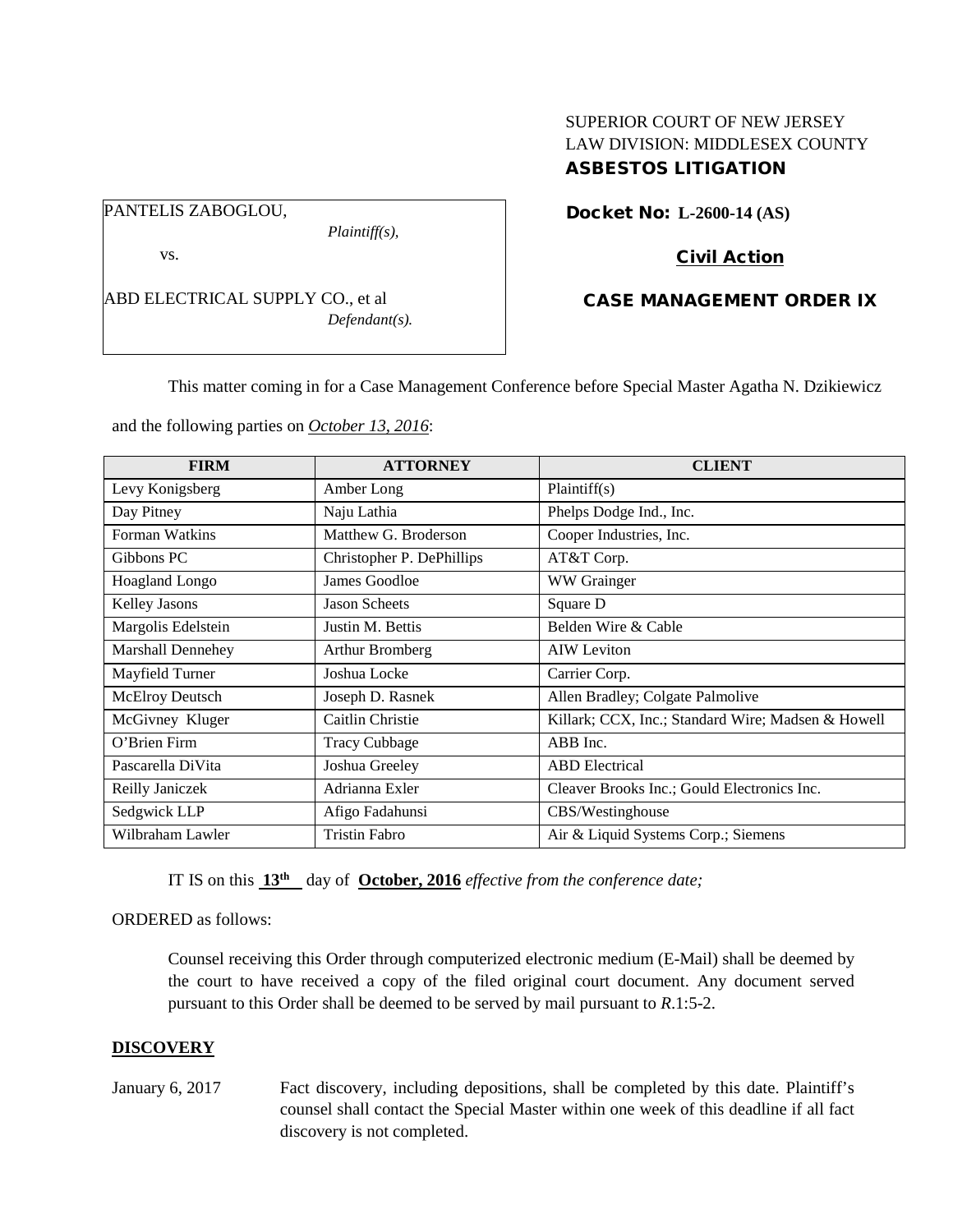February 3, 2017 Depositions of corporate representatives shall be completed by this date.

## **EARLY SETTLEMENT**

February 17, 2017 Settlement demands shall be served on all counsel and the Special Master by this date.

#### **SUMMARY JUDGMENT MOTION PRACTICE**

| February 17, 2017 | Plaintiff's counsel shall advise, in writing, of intent not to oppose motions by this date. |
|-------------------|---------------------------------------------------------------------------------------------|
| March 3, 2017     | Summary judgment motions shall be filed no later than this date.                            |
| March 31, 2017    | Last return date for summary judgment motions.                                              |

## **MEDICAL DEFENSE**

|                  | as all counsel of record) of a joinder in an expert medical defense by this date.                                                                                          |
|------------------|----------------------------------------------------------------------------------------------------------------------------------------------------------------------------|
| May 1, 2017      | Defendants shall identify its medical experts and serve medical expert reports, if<br>any, by this date. In addition, defendants shall notify plaintiff's counsel (as well |
| January 31, 2017 | Upon request by defense counsel, plaintiff is to arrange for the transfer of pathology<br>specimens and x-rays, if any, by this date.                                      |
| January 31, 2017 | Plaintiff shall serve medical expert reports by this date.                                                                                                                 |

## **LIABILITY EXPERT REPORTS**

February 28, 2017 Plaintiff shall identify its liability experts and serve liability expert reports or a certified expert statement by this date or waive any opportunity to rely on liability expert testimony.

May 1, 2017 Defendants shall identify its liability experts and serve liability expert reports, if any, by this date or waive any opportunity to rely on liability expert testimony.

## **EXPERT DEPOSITIONS**

May 31, 2017 Expert depositions shall be completed by this date. To the extent that plaintiff and defendant generic experts have been deposed before, the parties seeking that deposition in this case must file an application before the Special Master and demonstrate the necessity for that deposition. To the extent possible, documents requested in a deposition notice directed to an expert shall be produced three days in advance of the expert deposition. The expert shall not be required to produce documents that are readily accessible in the public domain.

## **PRE-TRIAL AND TRIAL**

| April 19, 2017                | The settlement conference previously scheduled on this date is <b>cancelled</b> .                                                                   |
|-------------------------------|-----------------------------------------------------------------------------------------------------------------------------------------------------|
| June 2, 2017 $\omega$ 10:00am | Settlement conference. All defense counsel shall appear with authority<br>to negotiate settlement and have a representative authorized to negotiate |

\_\_\_\_\_\_\_\_\_\_\_\_\_\_\_\_\_\_\_\_\_\_\_\_\_\_\_\_\_\_\_\_\_\_\_\_\_\_\_\_\_\_\_\_\_\_\_\_\_\_\_\_\_\_\_\_\_\_\_\_\_\_\_\_\_\_\_\_\_\_\_\_\_\_\_\_\_\_\_\_\_\_\_\_\_\_\_\_\_\_\_\_\_\_\_\_\_\_\_\_\_\_\_\_\_\_\_\_\_\_